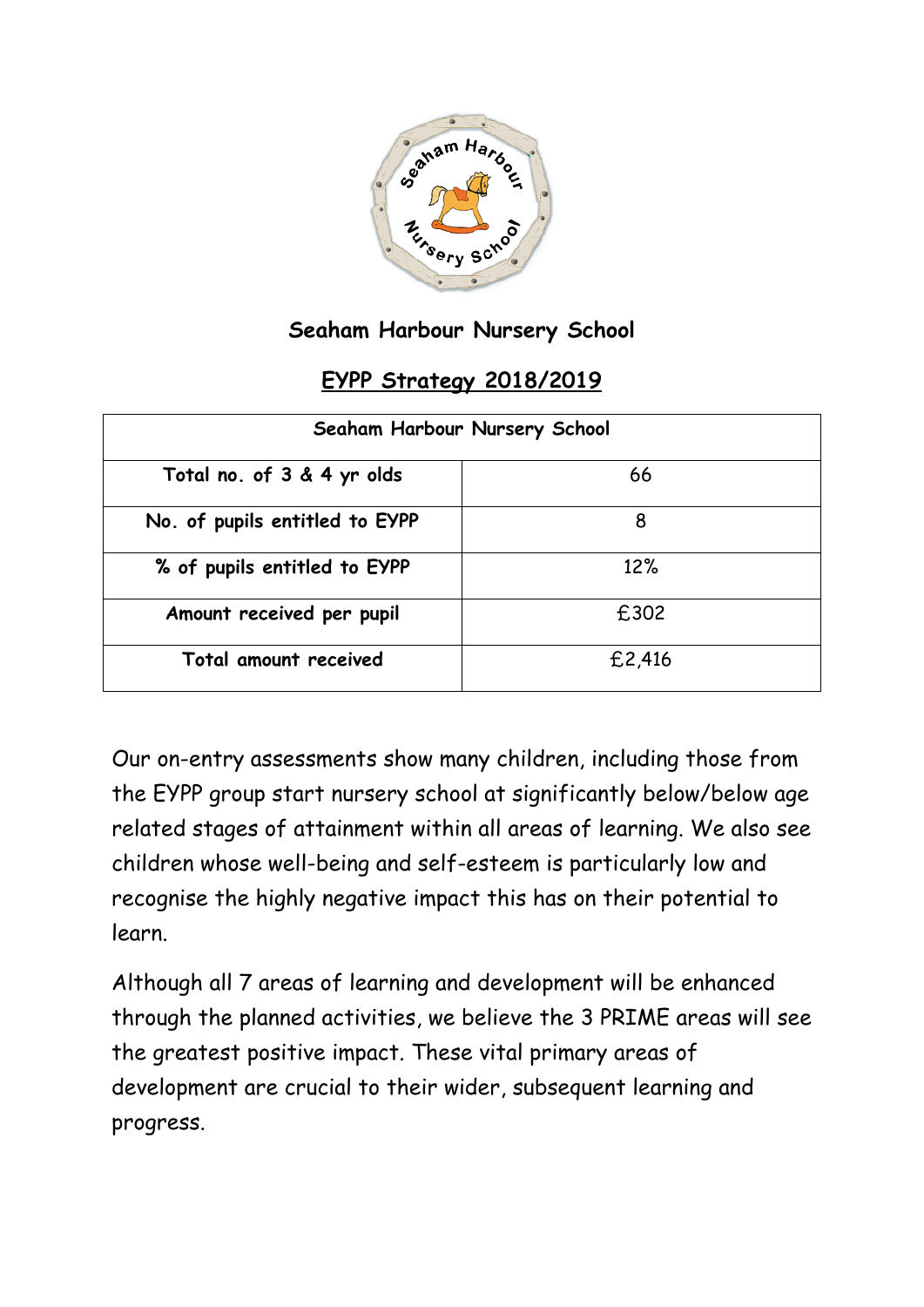|              |              | <b>SIG</b>      | <b>BELOW</b>    | <b>TOTAL</b>    | ON            | <b>ABOVE</b>  | <b>TOTAL</b>    |
|--------------|--------------|-----------------|-----------------|-----------------|---------------|---------------|-----------------|
|              |              | <b>BELOW</b>    | <b>EXPECTED</b> | <b>BELOW</b>    | <b>TARGET</b> | <b>TARGET</b> | <b>ON/ABOVE</b> |
|              |              | <b>EXPECTED</b> |                 | <b>EXPECTED</b> |               |               |                 |
|              |              |                 |                 |                 |               |               |                 |
| PRIME        | <b>PSED</b>  | O               | 78              | 78              | 11            | 11            | 22              |
| AREAS        | CL           | O               | 78              | 78              | 11            | 11            | 22              |
|              | <b>PD</b>    | 0               | 45              | 45              | 44            | 11            | 55              |
| SPECIFIC     | <b>LIT</b>   | 0               | 78              | 78              | 22            | $\Omega$      | 22              |
| <b>AREAS</b> | <b>MATHS</b> | 33              | 55              | 88              | 11            | $\Omega$      | 11              |
|              | UW           | $\Omega$        | 89              | 89              | 11            | $\Omega$      | 11              |
|              | EX           | $\Omega$        | 89              | 89              | 11            | $\Omega$      | 11              |
|              | <b>ARTS</b>  |                 |                 |                 |               |               |                 |

• The majority of the EYPP group are below/significantly below the expected level of entry (30-50E & 30-50D+) in all areas of learning. In the PRIME areas of learning PHYSICAL is the highest on entry, PSED & CL are the lowest. In the SPECIFIC areas of learning EX ARTS is the highest on entry, MATHS is the lowest.

## **Nature of Support 2018/2019**

- Targeted support across nursery linked to PSED, CLL & Physical through extended and enriched learning activities
- Intervention groups delivered by additional staff
- Targeted work on social, emotional and behaviour

| ITEM/PROJECT       | COST                  | OBJECTIVE              | PREDICTED OUTCOME                                               |
|--------------------|-----------------------|------------------------|-----------------------------------------------------------------|
|                    |                       | <b>DESCRIPTION OF</b>  |                                                                 |
|                    |                       | <b>ACTIVITY</b>        |                                                                 |
| Local              | £4000-                | Targeted support to    | Children will:                                                  |
| <b>Environment</b> | $\frac{1}{2}$ day per | improve the PRIME      | develop language and communication skills including<br>$\circ$  |
| Project -          | week                  | areas especially       | speaking and listening and enhancing vocabulary                 |
| Intervention-      | across                | developing             | develop skills in sharing/turn taking and<br>$\circ$            |
| enhanced           | the year              | concentration,         | friendship/social skills                                        |
| learning           |                       | involvement,           | raise self-esteem, enjoyment and motivation<br>$\circ$          |
| experiences on     |                       | engagement social      | acquire new skills and developing a greater<br>$\circ$          |
| a weekly basis     |                       | skills, language       | understanding of the wider world                                |
| through Beach      |                       | communication and      | participate in group activities outdoors<br>$\circ$             |
| School/            |                       | vocabulary             | engage in a variety of skills based around the local<br>$\circ$ |
| Outdoor            |                       | development.           | environment/area                                                |
| Project - using    |                       | Experiences and        |                                                                 |
| the local          |                       | development for        |                                                                 |
| beach/local        |                       | these children will be |                                                                 |
| area and           |                       | documented and         |                                                                 |
| environment        |                       | tracked.               |                                                                 |
|                    |                       |                        |                                                                 |
|                    |                       |                        |                                                                 |